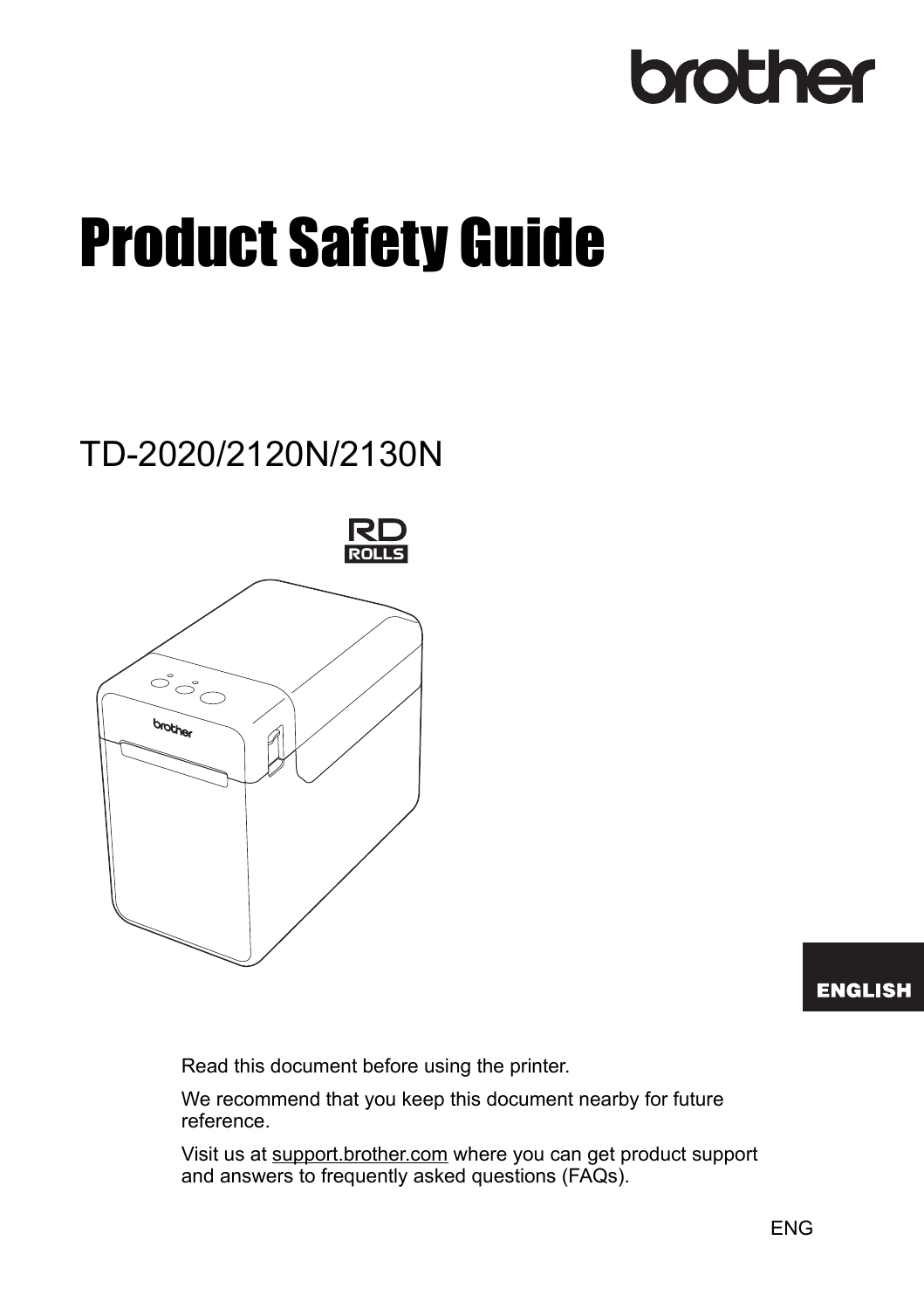# **Introduction**

Thank you for purchasing the TD-2020/2120N/2130N (hereafter referred to as "the printer").

The documentation included with the printer, including the Product Safety Guide (this document), the Quick Reference Guide (printed), and the User's Guide (which can be found on the setup CD-ROM) contains operating precautions and instructions. The Software User's Guide, which can also be found on the setup CD-ROM, contains operating instructions for the P-touch Editor software. Before using the printer, be sure to read these documents for information about safety and operating the printer correctly.

The latest version of your printer's documentation is available from the Brother support website at [support.brother.com](http://support.brother.com/).

For information about using the printer on a network (TD-2120N/2130N only), see the Network User's Guide, which can be found on the setup CD-ROM.

Save all documentation for later reference.

#### **Important Notice**

- The contents of this document are subject to change without notice.
- $\blacksquare$  The contents of this document may not be duplicated or reproduced, partially or in full, without permission.
- $\blacksquare$  We assume no responsibility for damages arising from earthquakes, fire, other disasters, actions of third parties, the user's intentional or negligent operation, misuse or operation under other special conditions.
- We assume no responsibility for damage (such as losses, loss of business profits, lost profits, business disruptions or a lost means of communication) that may result from the use or inability to use the printer.
- $\blacksquare$  If the printer should be defective due to faulty manufacturing, we shall replace or repair it during the warranty period.
- We assume no responsibility for damages that may result from incorrect operation of the printer by connecting incompatible equipment or using incompatible software.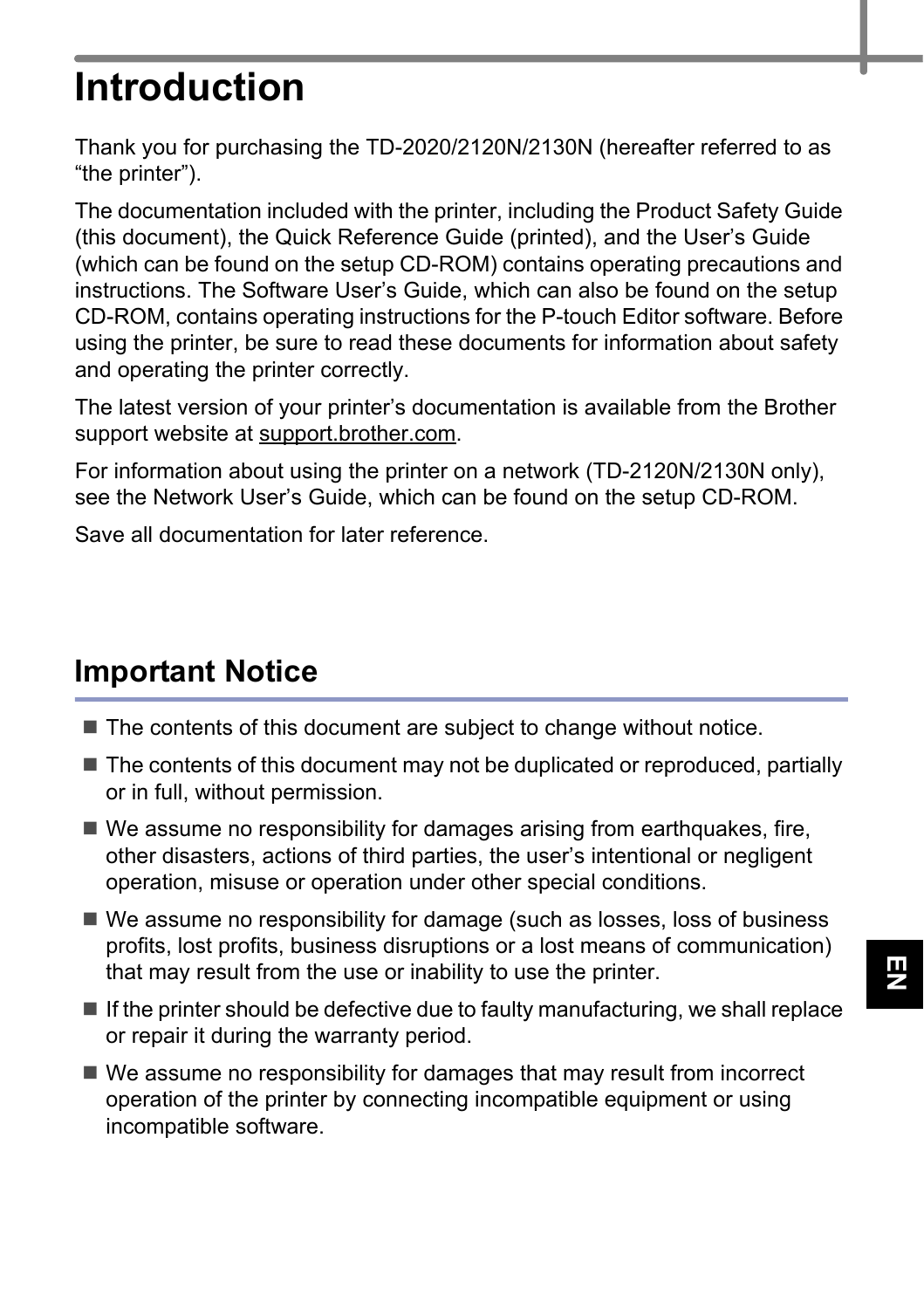# **To use the machine safely**

If the printer malfunctions, immediately stop using it and contact Brother customer service for assistance.

#### **Symbols used in this document**

The following symbols are used throughout this document.

| <b>A WARNING</b> | Indicates a potentially hazardous situation which, if the product is handled without<br>following the warnings and instructions, could result in death or serious injuries. |
|------------------|-----------------------------------------------------------------------------------------------------------------------------------------------------------------------------|
| <b>A CAUTION</b> | Indicates a potentially hazardous situation which, if not avoided, may result in<br>minor or moderate injuries.                                                             |
| <b>IMPORTANT</b> | Indicates a potentially hazardous situation which, if not avoided, may result in<br>damage to property or loss of product functionality.                                    |

| Indicates risk of fire under certain<br>circumstances                                                     |            | Indicates risk of electric shock if the printer is<br>exposed to water              |
|-----------------------------------------------------------------------------------------------------------|------------|-------------------------------------------------------------------------------------|
| Indicates risk of electric shock under certain<br>circumstances                                           |            | Indicates an action that must be performed                                          |
| Indicates risk of burns under certain<br>circumstances                                                    | Œ,         | Indicates that the AC power cord must be<br>disconnected from the electrical outlet |
| Indicates an action that must not be<br>performed                                                         | Â          | Indicates that flammable sprays must not be<br>used                                 |
| Indicates risk of combustion if fire is nearby                                                            | $\bigcirc$ | Indicates that organic solvents such as<br>alcohol and liquids must not be used     |
| Indicates risk of injury, such as electric shock, if<br>the indicated part of the printer is disassembled |            |                                                                                     |

#### **AWARNING**

|           | $\blacksquare$ Printer                                                                                                                                                                                                                             |                    |                                                                                                                                                                                                                                                                                                                          |
|-----------|----------------------------------------------------------------------------------------------------------------------------------------------------------------------------------------------------------------------------------------------------|--------------------|--------------------------------------------------------------------------------------------------------------------------------------------------------------------------------------------------------------------------------------------------------------------------------------------------------------------------|
|           | Before using the printer in a special<br>environment, such as near medical<br>equipment, we recommend checking<br>whether it is susceptible to any interference.<br>including electromagnetic interference, that<br>may cause undesired operation. | ∕∧<br>$\mathbb{A}$ | Stop using the printer if is operating<br>abnormally (for example, if it produces<br>smoke, an unusual odour, or noise).<br>otherwise fire, electric shock or damage to<br>the printer may result. Immediately turn the<br>printer off, disconnect the AC adapter from<br>the electrical outlet and then contact Brother |
| $\bullet$ | Users with heart pacemakers should move<br>away from the printer if they sense any<br>abnormalities. Then, immediately seek the<br>advice of a medical professional.                                                                               |                    | customer service for assistance.                                                                                                                                                                                                                                                                                         |
|           | Keep out of the reach of children, particularly<br>infants, otherwise injuries may result.                                                                                                                                                         | Ø                  | Do not try to disassemble or alter the printer.<br>otherwise fire, electric shock, or damage<br>may result.                                                                                                                                                                                                              |
| $\bullet$ | Do not allow children to play with the plastic<br>bag that the printer was packaged in. Dispose<br>of the bag or keep it away from babies and<br>children. There is a risk of suffocation.                                                         | 会全                 | Contact Brother customer service for printer<br>service or repairs (the warranty does not<br>cover damage resulting from disassembly or<br>alternations performed by the user.)                                                                                                                                          |
|           | Continuous use of the printer at a high<br>altitude may cause the battery to overheat. If<br>this occurs, stop using the printer and wait<br>until it has cooled down.                                                                             |                    | Do not place batteries in direct sunlight or rain, near<br>heaters or other hot appliances, or in any location<br>exposed to extremely high or low temperatures(e.g., on the dashboard or in the back of your car).Avoid<br>high humidity or dusty locations.                                                            |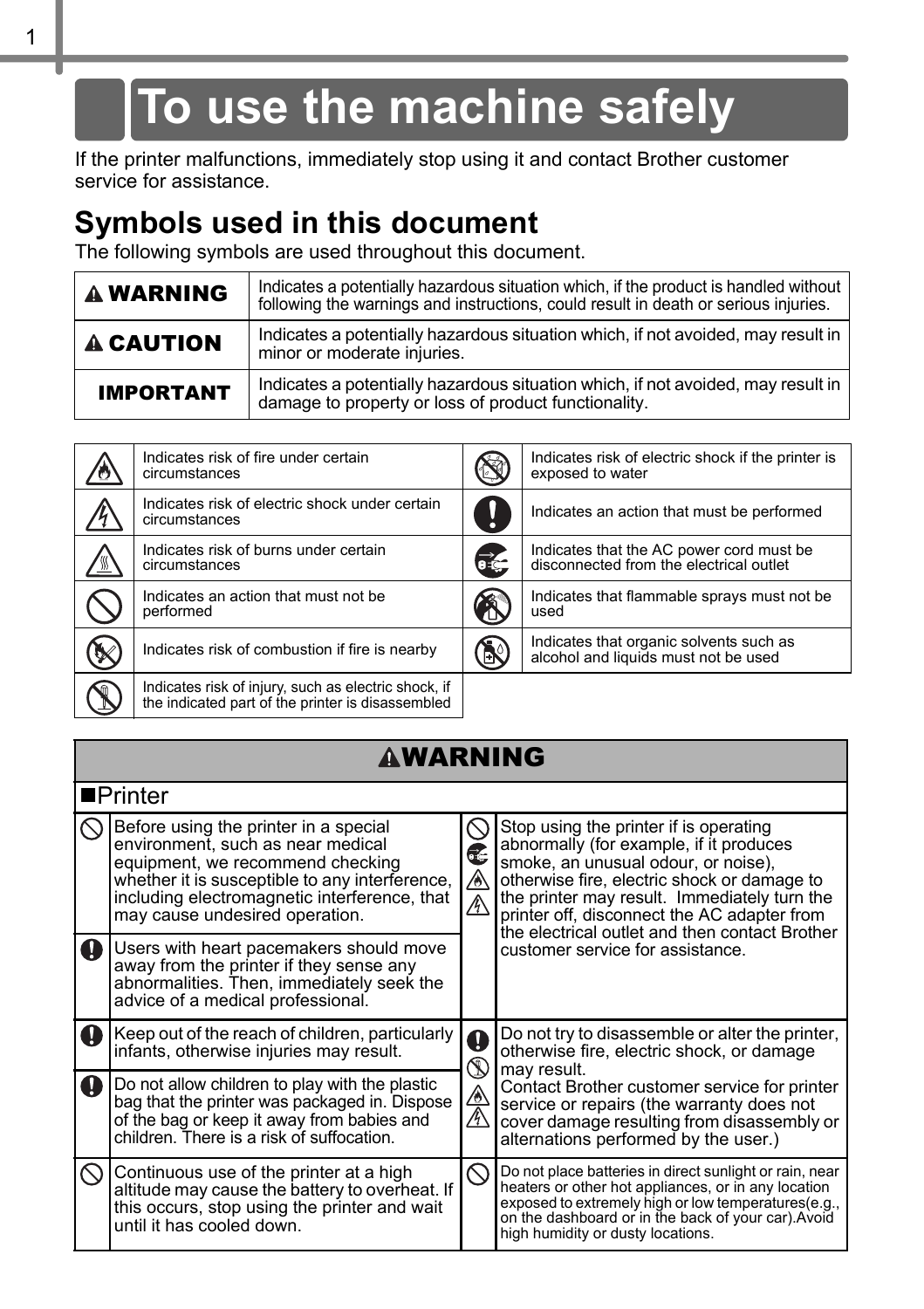|                                                                                                                                                                                                                                                | <b>AWARNING</b>                                                                                                                                                                                                                                                                                                                                                                                                                                                                                                                                                                                                                                                                                                                    |                                                                                                                                                                 |                                                                                                                                                                                                                                                  |  |
|------------------------------------------------------------------------------------------------------------------------------------------------------------------------------------------------------------------------------------------------|------------------------------------------------------------------------------------------------------------------------------------------------------------------------------------------------------------------------------------------------------------------------------------------------------------------------------------------------------------------------------------------------------------------------------------------------------------------------------------------------------------------------------------------------------------------------------------------------------------------------------------------------------------------------------------------------------------------------------------|-----------------------------------------------------------------------------------------------------------------------------------------------------------------|--------------------------------------------------------------------------------------------------------------------------------------------------------------------------------------------------------------------------------------------------|--|
| $\oslash$<br>⚠<br>A<br>®<br>$\circledS$                                                                                                                                                                                                        | Do not operate, charge, or store the printer in<br>the following locations, otherwise leaking,<br>fire, electric shock, or damage may result.<br>• Near water, such as in a bathroom or<br>near a water heater, or in an extremely<br>humid location                                                                                                                                                                                                                                                                                                                                                                                                                                                                               | ▧<br>⚠<br>M                                                                                                                                                     | Do not allow organic solvents, such as<br>benzene, thinner, polish remover, or<br>deodorizers, to come into contact with the<br>plastic cover. These may cause the plastic<br>cover to warp or dissolve, resulting in electric<br>shock or fire. |  |
|                                                                                                                                                                                                                                                | • In a location where it is exposed to rain<br>or moisture<br>• In an extremely dusty location<br>• In an extremely hot location, such as                                                                                                                                                                                                                                                                                                                                                                                                                                                                                                                                                                                          | $\mathbb O$<br>$\mathbb{A}$                                                                                                                                     | Do not touch the printer during a severe<br>thunderstorm, as this may result in electrical<br>shock.                                                                                                                                             |  |
|                                                                                                                                                                                                                                                | near open flames, heaters, or in direct<br>$\circledast$<br>sunlight<br>⚠<br>• In a closed car under a hot sun<br><u>A </u><br>• In a location where condensation may<br>form<br>$\circledS$                                                                                                                                                                                                                                                                                                                                                                                                                                                                                                                                       |                                                                                                                                                                 | Do not use combustible sprays near the<br>printer or when cleaning the printer. There is<br>a risk of fire and electrical shock.<br>Examples of combustible sprays:<br>• Dust removing cleaners                                                  |  |
| ▧<br>⚠<br>$\mathbb{A}$                                                                                                                                                                                                                         | Do not spill liquids of any type on the printer.<br>Fire, electric shock, or damage may result.                                                                                                                                                                                                                                                                                                                                                                                                                                                                                                                                                                                                                                    |                                                                                                                                                                 | • Pesticides<br>• Disinfectants and deodorizers that<br>contain alcohol<br>• Organic solvents or liquids such as alcohol                                                                                                                         |  |
| $\circledR$<br>⚠<br>Ą                                                                                                                                                                                                                          | Do not use the printer near open flames.<br>Fire, electric shock, or damage may result.                                                                                                                                                                                                                                                                                                                                                                                                                                                                                                                                                                                                                                            | $\oslash$<br>⚠<br>A\                                                                                                                                            | When using the (optional) rechargeable<br>battery, only charge the battery with the<br>(optional) battery base or in the (optional)<br>4-bay battery charger. Otherwise, fire,<br>electric shock or damage may result.                           |  |
| $\mathbf 0$<br>Do not place the following objects onto the<br>printer. A fire, electrical shock or damage may<br>$\circledcirc$<br>occur if any of these objects come into contact<br>⚠<br>with the internal electrical parts. If any of these | C<br><u></u><br>Л\                                                                                                                                                                                                                                                                                                                                                                                                                                                                                                                                                                                                                                                                                                                 | When cleaning the printer, turn it off and<br>remove the power cord from the electrical<br>outlet. Failure to do so could cause an<br>electrical shock or fire. |                                                                                                                                                                                                                                                  |  |
| C                                                                                                                                                                                                                                              | $\overline{\mathbb{A}}$<br>objects enter into the printer, unplug the power<br>Ô<br>cord from the electrical socket immediately<br>and then contact Brother customer service for<br>⚠<br>assistance.<br>• Metal objects such as necklaces or<br>bracelets<br>• Objects containing water or liquids, such<br>as cups, flower vases or flower pots                                                                                                                                                                                                                                                                                                                                                                                   |                                                                                                                                                                 | When shipping the printer, make sure to<br>remove the optional rechargeable battery<br>before packing. If the printer is shipped with<br>the rechargeable battery installed, there is a<br>risk of fire, explosion, and damage.                  |  |
| $\oslash$<br>⚠<br>A                                                                                                                                                                                                                            | Liquid (electrolyte) leaking from the printer or<br>the optional rechargeable battery may indicate<br>that the rechargeable battery is damaged. If<br>the rechargeable battery leaks, immediately<br>turn off the printer, unplug the AC adapter and<br>discontinue use of the printer. A leaking<br>rechargeable battery may cause a fire.<br>Do not touch the electrolyte. If electrolyte gets<br>in the eyes, do not rub them. Immediately rinse<br>liberally with clean water and seek the advice<br>of a medical professional. If left alone, the<br>electrolyte could cause eye damage. If<br>electrolyte contacts your skin or clotning,<br>immediately rinse them with water. Place the<br>printer in a bag to isolate it. | $\oslash$<br>⚠                                                                                                                                                  | Do not touch any metal parts near the print<br>head. The print head becomes very hot during<br>use and remains very hot immediately after<br>use. There is a fear of burns if you touch it.                                                      |  |
| <b>●◎▲▲</b><br>€                                                                                                                                                                                                                               | Do not insert foreign objects into the printer or its<br>connectors and ports. If metal objects, such as<br>paper clips or staples, or liquids come into<br>contact with internal printer parts, a fire, electric<br>shock, or damage may result. If foreign objects<br>enter the printer, immediately turn it off, unplug<br>the power cord from the electrical outlet and<br>contact Brother customer service for assistance.                                                                                                                                                                                                                                                                                                    | ∕₩<br>$\oslash$                                                                                                                                                 | Do not dispose of the rechargeable battery<br>(optional) with general waste. In addition to<br>possible environmental damage, there is a<br>chance of explosion or ignition.                                                                     |  |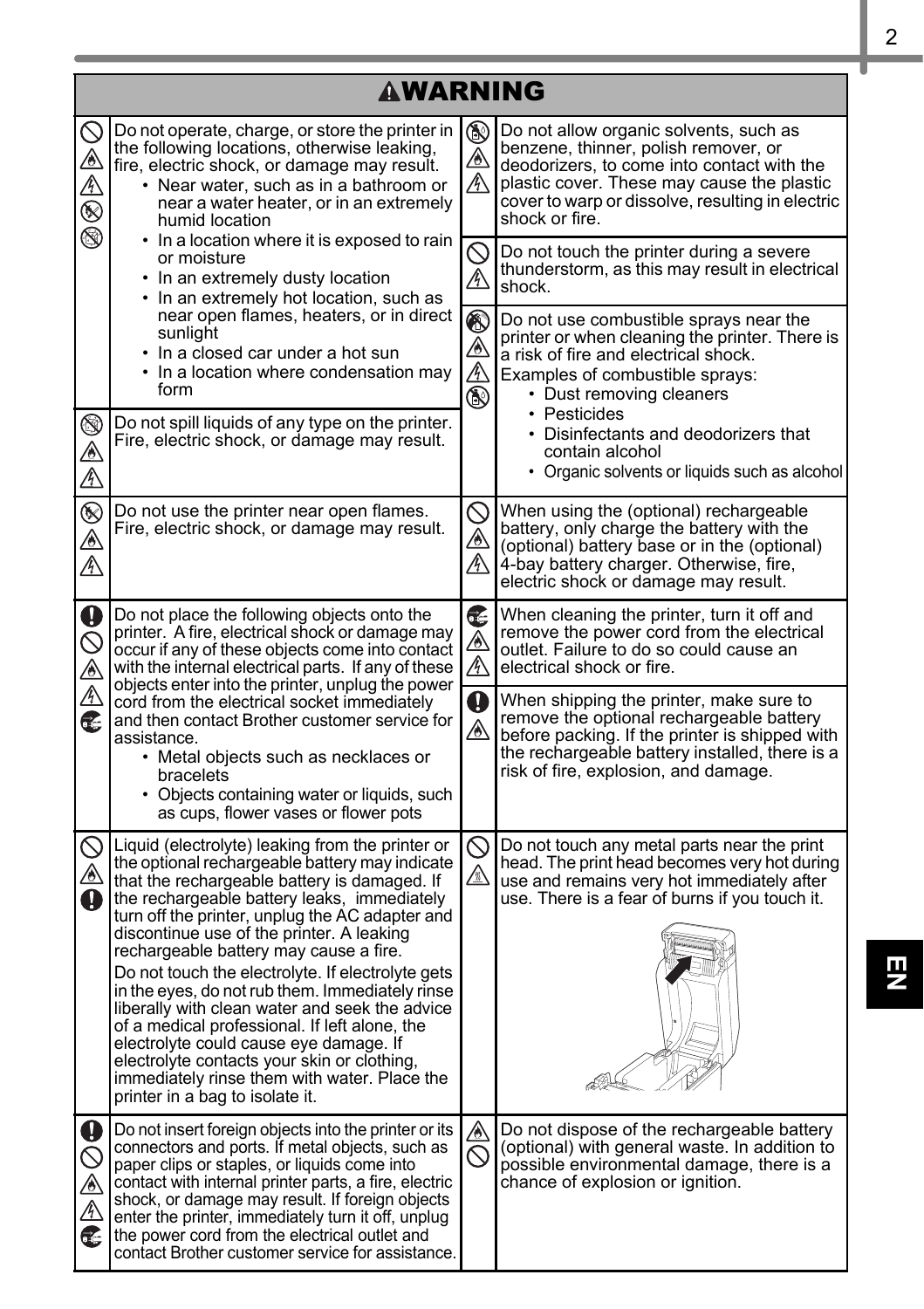|                                      | <b>AWARNING</b>                                                                                                                                                                                                                                                                                           |                                 |                                                                                                                                                                                                                                                                                              |  |
|--------------------------------------|-----------------------------------------------------------------------------------------------------------------------------------------------------------------------------------------------------------------------------------------------------------------------------------------------------------|---------------------------------|----------------------------------------------------------------------------------------------------------------------------------------------------------------------------------------------------------------------------------------------------------------------------------------------|--|
|                                      | ■AC Power cord/AC adapter                                                                                                                                                                                                                                                                                 |                                 |                                                                                                                                                                                                                                                                                              |  |
| $\mathbf 0$<br>ΛN                    | Use ONLY the AC adapter and AC power<br>cord supplied with the printer.<br>Using any other AC adapter and power cord<br>may result in a fire, electric shock or<br>damage.                                                                                                                                | ◉<br>⚠<br>A                     | Do not allow organic solvents, such as<br>benzene, thinner, polish remover, or<br>deodorizers, to come into contact with the<br>AC adapter or the cables. These may cause<br>the AC adapter or the cables to warp or<br>dissolve, resulting in electric shock or fire.                       |  |
| $\bigotimes_{\mathbb{A}}$            | Do not touch the AC adapter, or the AC<br>power plug with wet hands, otherwise<br>electric shock may result.                                                                                                                                                                                              | $\mathbb O$<br>⚠<br>$\mathbb A$ | Do not overload electric sockets or plug<br>multiple devices into the same electrical<br>sockets. There is a risk of fire, electric shock.<br>and damage.                                                                                                                                    |  |
| Q                                    | Keep out of the reach of children, particularly<br>infants, otherwise injuries may result.                                                                                                                                                                                                                |                                 |                                                                                                                                                                                                                                                                                              |  |
| $\mathbf 0$<br>$\circledS$<br>⚠<br>⚠ | Do not try to disassemble, alter, or repair the<br>AC adapter, otherwise fire, electric shock, or<br>injury may result.<br>Contact Brother customer service for printer<br>service or repairs (the warranty does not<br>cover damage resulting from disassembly or<br>alterations performed by the user.) | $\mathbb S$<br>Á<br>Л           | Use the AC adapter and the cables correctly<br>and observe the following precautions,<br>otherwise fire or electric shock may result.<br>• Do not damage the AC adapter.<br>• Do not modify the AC adapter.<br>• Do not twist the AC adapter cords.<br>• Do not severely bend the AC adapter |  |
| S<br>⊛<br>Â                          | Do not spill liquids of any type on the printer.<br>Fire, electric shock, or damage may result.                                                                                                                                                                                                           |                                 | cords.<br>• Do not pull on the AC adapter cords.<br>• Do not place objects on the AC adapter.<br>• Do not subject the AC adapter to heat.                                                                                                                                                    |  |
| $^{\circledR}$<br>∕o<br>Â            | Do not use the AC adapter near flames or<br>heaters. If the covering of the AC adapter or<br>the cables melt, fire or electric shock may<br>result.                                                                                                                                                       |                                 | • Do not bind the AC adapter.<br>• Do not trap the AC adapter cords.                                                                                                                                                                                                                         |  |
| $\mathbf 0$<br>⚠                     | Regularly remove the AC power plug from<br>the electrical socket, and clean the base of<br>the prongs and between the prongs. If you<br>leave the power plug in the electrical outlet                                                                                                                     | Q<br>⚠                          | Ensure the AC power plug cord is correctly<br>inserted into the electrical outlet. There is a<br>risk of fire, electric shock, or damage.                                                                                                                                                    |  |
|                                      | for an extended period of time, dust will<br>accumulate at the base of the power plug<br>prongs. This could cause a short circuit that<br>may result in a fire.                                                                                                                                           | $\mathbf 0$<br>⚠<br>M           | When disconnecting the power cord from the<br>electrical outlet, do not pull on the cord. Hold<br>the power plug and pull it out of the electrical<br>outlet. There is a risk of fire, electric shock,<br>or damage.                                                                         |  |
| Q<br>A                               | Do not use damaged plugs or bent electrical<br>sockets. There is a risk of fire, electric shock,<br>and damage.                                                                                                                                                                                           | $\oslash$<br>⚠<br>/}\           | Brother strongly recommends that you DO<br>NOT use any extension cord.                                                                                                                                                                                                                       |  |
| Ą                                    | Do not insert foreign objects into the<br>terminals of the AC adapter, otherwise burns<br>or electric shock may result.                                                                                                                                                                                   | Ø<br>⚠                          | When connecting cables and accessories,<br>make sure they're connected correctly and<br>in the correct order. Only connect items that<br>are designed specifically for this printer.<br>Otherwise there may be a risk of fire or<br>injury. Refer to the instructions when<br>connecting.    |  |

#### **ACAUTION**

|  | <b>I</b> ■Printer                                                                                            |                                                                                                 |
|--|--------------------------------------------------------------------------------------------------------------|-------------------------------------------------------------------------------------------------|
|  | IO Ensure that small children do not put their<br>fingers in the moving parts or openings of the<br>printer. | $\bigcap$ Do not hold the printer with only one hand.<br>The printer may slip out of your hand. |

L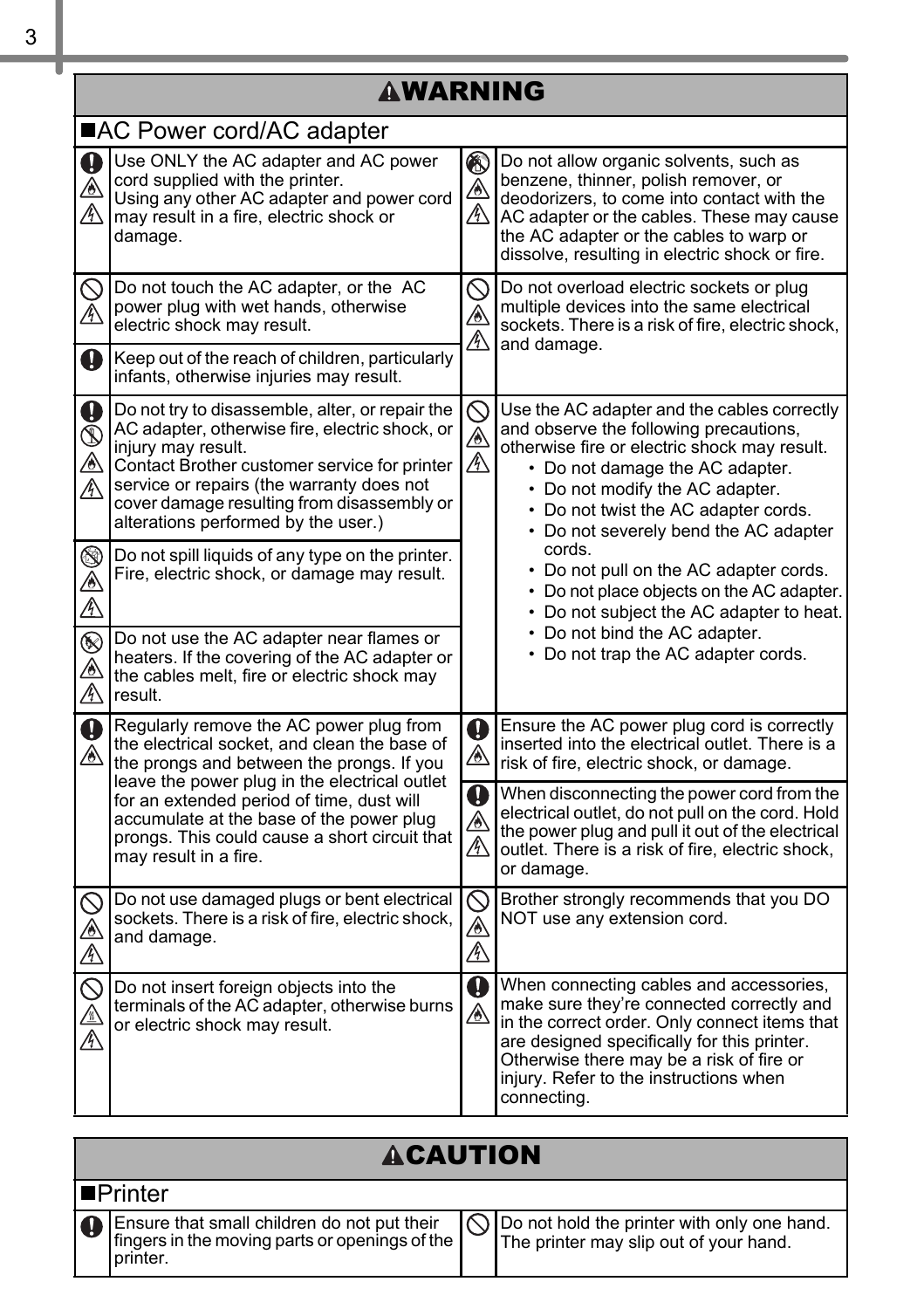|             | <b>ACAUTION</b>                                                                                                                                                                                                              |                  |                                                                                                                                                                                                      |  |
|-------------|------------------------------------------------------------------------------------------------------------------------------------------------------------------------------------------------------------------------------|------------------|------------------------------------------------------------------------------------------------------------------------------------------------------------------------------------------------------|--|
| $\oslash$   | Do not hold the printer by the RD Roll<br>compartment top cover. There is a risk of                                                                                                                                          |                  | Put the printer on a flat, stable surface such<br>as a desk.                                                                                                                                         |  |
|             | injury if the cover detaches and the printer<br>falls.                                                                                                                                                                       | $\oslash$        | Do not put any heavy objects on top of the<br>printer.                                                                                                                                               |  |
|             |                                                                                                                                                                                                                              |                  |                                                                                                                                                                                                      |  |
|             | ■Power cord/AC adapter                                                                                                                                                                                                       |                  |                                                                                                                                                                                                      |  |
| œ.          | If the printer will not be used for an extended period, remove the AC power cord from the<br>electrical socket.                                                                                                              |                  |                                                                                                                                                                                                      |  |
|             | $\blacksquare$ Tear bar                                                                                                                                                                                                      |                  |                                                                                                                                                                                                      |  |
| $\infty$    | Do not touch the tear bar directly,<br>otherwise injury may result.<br>In order to avoid injuries when the printer is<br>not being used, install the tear bar cover that<br>was installed when the printer was<br>purchased. |                  |                                                                                                                                                                                                      |  |
|             | RD Roll (thermal media roll)                                                                                                                                                                                                 |                  |                                                                                                                                                                                                      |  |
| q           | Be careful not to drop the RD Roll.                                                                                                                                                                                          | $\mathbf 0$      | Depending on the area, material, and<br>environmental conditions, the label may unpeel                                                                                                               |  |
| ல           | Do not place the RD Roll on an unstable<br>surface, such as an unsteady table or a high<br>shelf. If it falls or is dropped, injuries may result.                                                                            |                  | or become permanently affixed, and the colour<br>of the label may change or be transferred to<br>other objects.<br>Before affixing the label, check the                                              |  |
| $\mathbf 0$ | RD Roll is thermal media so the label colour<br>and printing may change or fade if exposed<br>to sunlight or heat. When using outdoors and<br>when durability is important, we do not<br>recommend using the RD Roll.        |                  | environmental conditions and the material.<br>Test the label by affixing a small piece of it to<br>an inconspicuous area of the intended surface.                                                    |  |
|             | <b>IMPORTANT</b>                                                                                                                                                                                                             |                  |                                                                                                                                                                                                      |  |
|             | $\blacksquare$ Printer                                                                                                                                                                                                       |                  |                                                                                                                                                                                                      |  |
|             | The printer may malfunction if left near a<br>television, radio, microwave oven, etc. Do<br>not use the printer near any machine that<br>can cause electromagnetic interference.                                             | $\oslash$        | Do not drop, hit or otherwise bang the<br>printer.                                                                                                                                                   |  |
| べ           | Do not remove the labels affixed to the<br>printer. These labels provide operational<br>information and indicate the printer's model<br>number.                                                                              | Q<br>$\circledS$ | Do not use paint thinner, benzene, alcohol or<br>any other organic solvents to clean the printer.<br>Doing so may cause damage to the surface<br>finish. Use a soft, dry cloth to clean the printer. |  |
|             | ∎CD-ROM                                                                                                                                                                                                                      |                  |                                                                                                                                                                                                      |  |
|             | Do not scratch the CD-ROM, expose it to extremely high or low temperatures, place heavy<br>objects on top of it, or bend it.                                                                                                 |                  |                                                                                                                                                                                                      |  |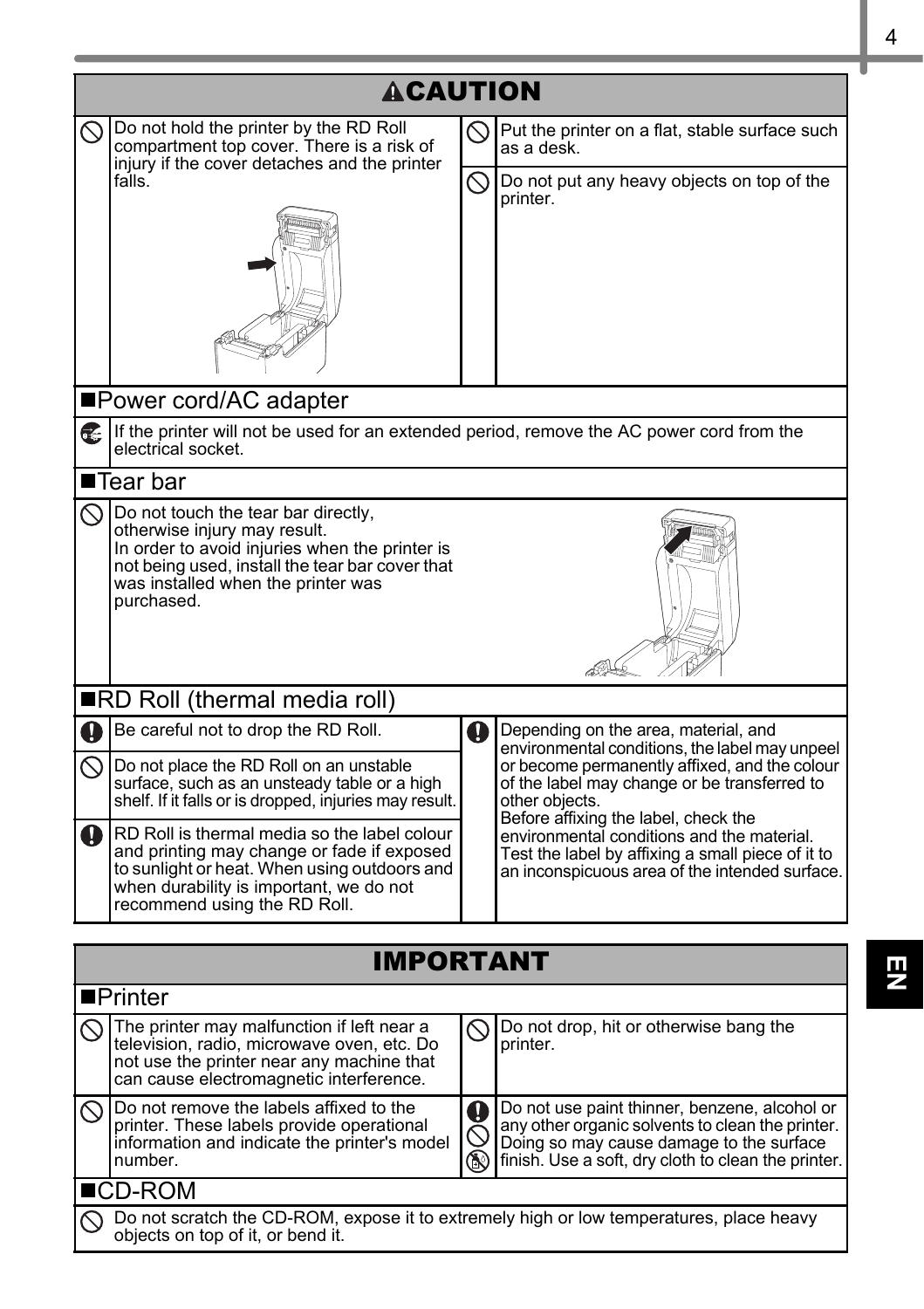#### Other warnings/precautions

|                  | ■Printer                                                                                                                                                                                                                                                                                |              |                                                                                                                      |  |
|------------------|-----------------------------------------------------------------------------------------------------------------------------------------------------------------------------------------------------------------------------------------------------------------------------------------|--------------|----------------------------------------------------------------------------------------------------------------------|--|
|                  | Make sure that the AC power cord is<br>accessible so that it can be removed in an<br>emergency. Do not place objects on or near<br>the AC power cord.                                                                                                                                   | a            | Printers with (optional) Touch Panel Display-<br>Before opening the RD Roll compartment top<br>cover, close the LCD. |  |
| $\oslash$        | Do not insert any objects into or block the<br>label output slot, USB port, Serial port, LAN<br>port or USB Host port.                                                                                                                                                                  |              |                                                                                                                      |  |
| ல                | The serial port is specifically designed only<br>for the Bluetooth interface or the RJ25 to<br>DB9M adapter optional accessories.<br>Do not connect a telephone line or cash drawer.                                                                                                    |              |                                                                                                                      |  |
| Q                | When not used for an extended period,<br>remove the RD Roll from the printer.                                                                                                                                                                                                           | $\oslash$    | Do not use folded, wet or damp paper, otherwise<br>a paper misfeed or a malfunction may result.                      |  |
| T                | Always keep the RD Roll compartment cover<br>closed when printing.                                                                                                                                                                                                                      | $\heartsuit$ | Do not touch paper or labels with wet hands,<br>otherwise a malfunction may result.                                  |  |
|                  | ■RD Roll (thermal media roll)                                                                                                                                                                                                                                                           |              |                                                                                                                      |  |
| O<br>$\mathbb S$ | Use only genuine Brother accessories and supplies (indicated by the $\overline{\text{RDP}}$ mark)                                                                                                                                                                                       |              |                                                                                                                      |  |
|                  | Some RD Rolls cannot be used with this printer due to their width or diameter. Be sure to check<br>the types of compatible rolls before purchasing them.                                                                                                                                |              |                                                                                                                      |  |
|                  | If the label is affixed to a wet, dirty, or oily surface, it may peel off easily. Before affixing the label,<br>clean the surface to which the label will be affixed.                                                                                                                   |              |                                                                                                                      |  |
|                  | Do not expose the RD Roll to direct sunlight, high temperatures, high humidity, or dust. Store<br>in a cool, dark place. Use the RD Roll soon after opening the package.                                                                                                                |              |                                                                                                                      |  |
|                  | RD Roll is thermal media so ultraviolet rays, wind and rain may cause the colour of the label to<br>fade and the ends of the label to peel off.                                                                                                                                         |              |                                                                                                                      |  |
|                  | Scratching the printed surface of the label with your finger nails or metal objects, or touching the<br>printed surface with damp hands, can cause the colour to change or fade.                                                                                                        |              |                                                                                                                      |  |
|                  | Do not affix labels to people, animals, or plants. Never affix labels to public or private property<br>without permission.                                                                                                                                                              |              |                                                                                                                      |  |
|                  | The last labels of the RD Roll may not print correctly, therefore, each roll contains more labels<br>than is indicated on the package.                                                                                                                                                  |              |                                                                                                                      |  |
|                  | When a label is removed after being affixed to a surface, a portion of the label may remain.<br>Once a label is affixed, it may be difficult to remove the label.                                                                                                                       |              |                                                                                                                      |  |
|                  | $\blacksquare$ CD-ROM                                                                                                                                                                                                                                                                   |              |                                                                                                                      |  |
| n                | The software contained on the CD-ROM is meant for use with this machine only. See the Licence on                                                                                                                                                                                        |              |                                                                                                                      |  |
|                  |                                                                                                                                                                                                                                                                                         |              | the CD-ROM for details. This software may be installed on multiple computers for use in an office, etc.              |  |
|                  | ■Warning label                                                                                                                                                                                                                                                                          |              |                                                                                                                      |  |
| T                | The following warning labels appear on the printer. Fully understand the<br>contents of each warning label and perform operations while observing<br>the precautions that are described. In addition, be very careful that the<br>warning labels do not peel off and are not scratched. |              |                                                                                                                      |  |
|                  | $\blacksquare$ Other                                                                                                                                                                                                                                                                    |              |                                                                                                                      |  |
|                  | For information about your model's electrical rating, see the label attached to the base of your<br>machine.                                                                                                                                                                            |              |                                                                                                                      |  |

T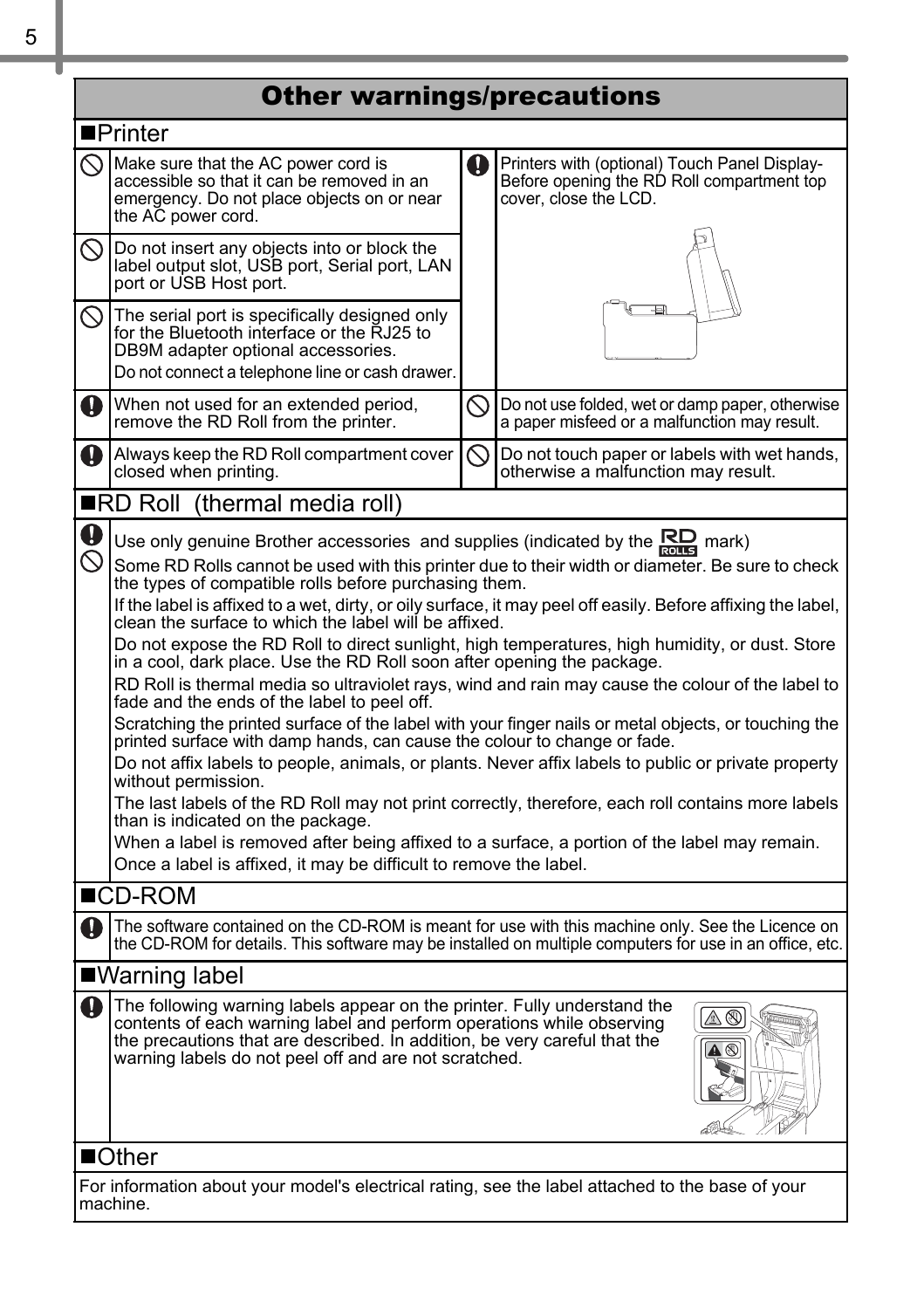## **Trademarks**

The Bluetooth<sup>®</sup> word mark and logos are registered trademarks owned by the Bluetooth SIG, Inc. and any use of such marks by Brother Industries, Ltd. is under license.

Adobe and Reader are either registered trademarks of Adobe Systems Incorporated in the United States and/or other countries.

Wi-Fi<sup>®</sup> and Wi-Fi Alliance<sup>®</sup> are registered trademarks of the Wi-Fi Alliance.

Each owner whose software title is mentioned in this document has a Software Licence Agreement specific to its proprietary programs.

Any trade names and product names of companies appearing on Brother products, related documents and any other materials are all trademarks or registered trademarks of those respective companies.

# **Open Source Licensing Remarks (TD-2120N/2130N only)**

This product includes open-source software.

To see the open source licensing remarks, please go to the manual download selection on your model's home page of Brother support website at [support.brother.com](http://support.brother.com/).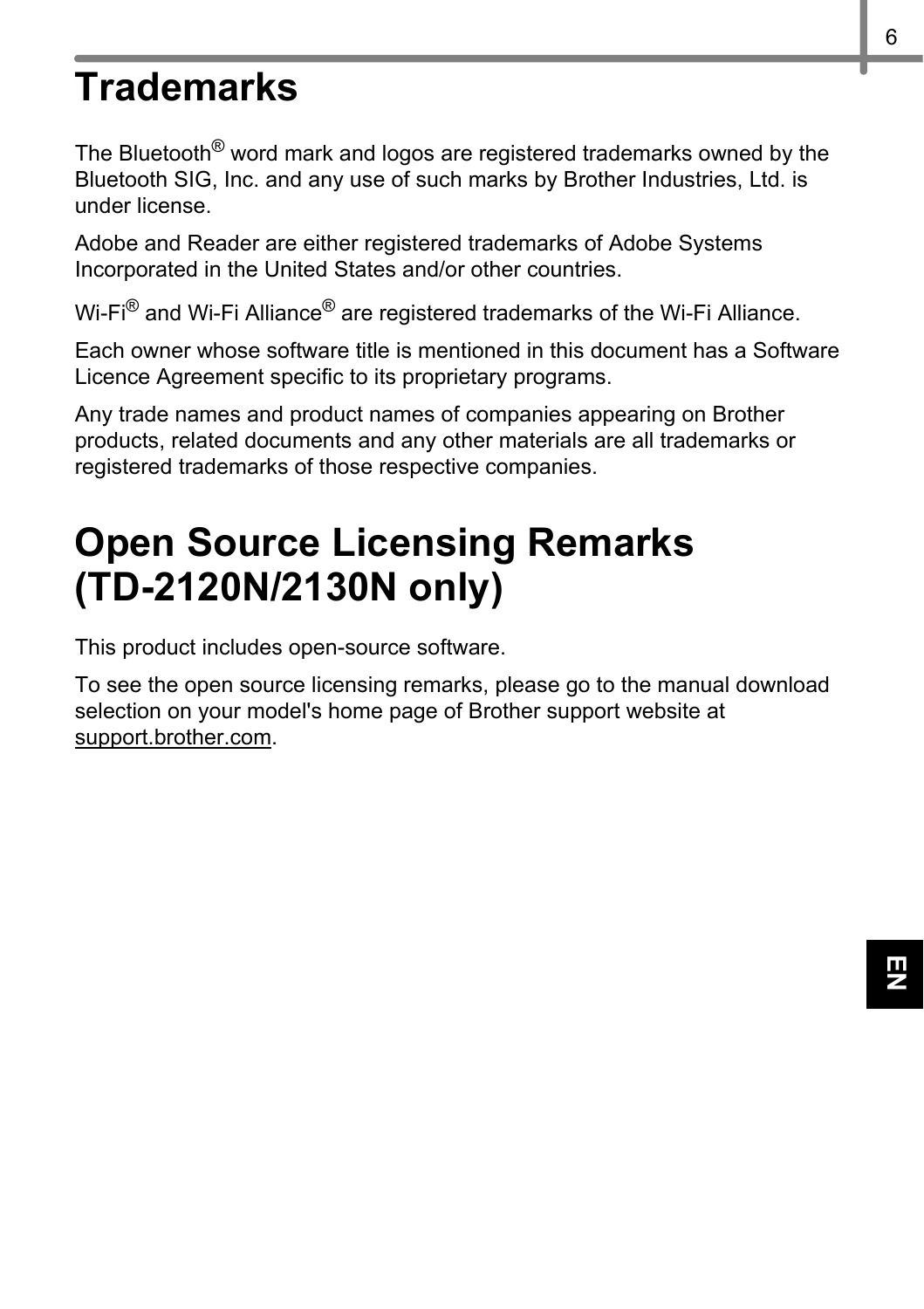## **Regulation**

### **CAUTION**

RISK OF EXPLOSION IF BATTERY IS REPLACED BY AN INCORRECT TYPE.

DISPOSE OF USED BATTERIES ACCORDING TO THE INSTRUCTIONS.

#### **Declaration of Conformity (Europe/Turkey only)**

We, Brother Industries Ltd.

15-1 Naeshiro-cho, Mizuho-ku, Nagoya 467-8561 Japan

declare that these products and AC adapter are in conformity with the relevant EU harmonization legislation (Europe/Turkey only) and UK legislation (Great Britain only).

The Declaration of Conformity (DoC) can be downloaded from the Brother support website.

Visit [support.brother.com/manuals.](http://support.brother.com/manuals)

#### **UK Declaration of Conformity for Radio Equipment Regulation 2017 (Great Britain only) (Only for TD-2120N/ 2130N) (Applicable to models with radio interfaces)**

We, Brother Industries Ltd.

15-1 Naeshiro-cho, Mizuho-ku, Nagoya 467-8561 Japan

declare that these products are in conformity with the provisions of the Radio Equipment Regulation 2017. A copy of the Declaration of Conformity can be downloaded by following the instructions in the Declaration of Conformity (Europe/Turkey only) section.

#### **EU Declaration of Conformity for RE Directive 2014/53/EU (Europe/Turkey only) (Only for TD-2120N/ 2130N) (Applicable to models with radio interfaces)**

We, Brother Industries Ltd.

15-1 Naeshiro-cho, Mizuho-ku, Nagoya 467-8561 Japan

declare that these products are in conformity with the provisions of the RE Directive 2014/53/EU. A copy of the Declaration of Conformity can be downloaded by following the instructions in the Declaration of Conformity (Europe/Turkey only) section.

\* In case either WLAN Interface(optional) or Bluetooth Interface(optional) is in use.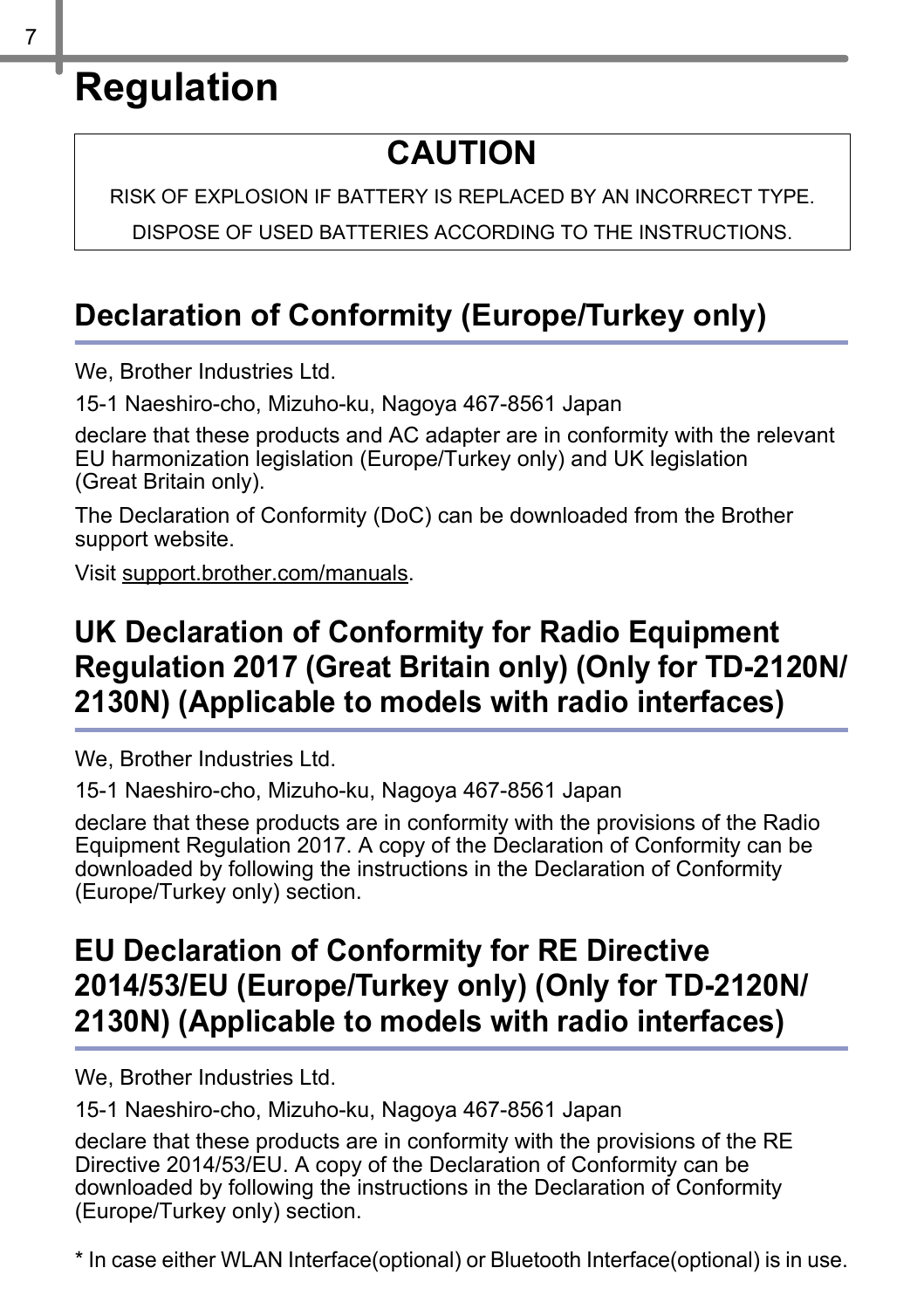#### **Information for compliance with Commission Regulation 801/2013**

|                    | TD-2020 | <b>TD-2120N</b> | <b>TD-2130N</b> |
|--------------------|---------|-----------------|-----------------|
| Power consumption* | 2.0W    | 2.0W            | 2.0W            |

\* All network ports activated and connected

#### How to enable/disable Wireless LAN (Only for TD-2120N/2130N)

To activate the wireless function:

(1) Install the PA-WI-001 unit on the printer.

Make sure that the cable for the unit is connected to the printer.

- (2) Flip the switch up to turn the device on.
- (3) Make sure that the network cable is not connected to the printer, and then turn on the printer.

#### To deactivate the wireless function:

- (1) Turn off the printer.
- (2) Flip the switch down to turn the device off.
- (3) Turn on the printer.

#### How to enable/disable Bluetooth (Only for TD-2120N/2130N)

To activate the Bluetooth function:

(1) Install the PA-BI-001 unit on the printer.

#### Make sure that the cable for the unit is connected to the printer.

- (2) Flip the switch up to turn the device on.
- (3) Make sure that the network cable is not connected to the printer, and then turn on the printer.
- (4) Hold down (about 5 seconds) the  $f[\uparrow]$  (Feed) button until the STATUS indicator blinks in green.
- (5) If the printer was automatically turned off, turn it on again.
- (6) Check that the STATUS indicator is lights in green.

#### To deactivate the Bluetooth function:

- (1) Hold down (about 5 seconds) the  $f \upharpoonright$  (Feed) button until the STATUS indicator blinks in green.
- (2) If the printer was automatically turned off, turn it on again.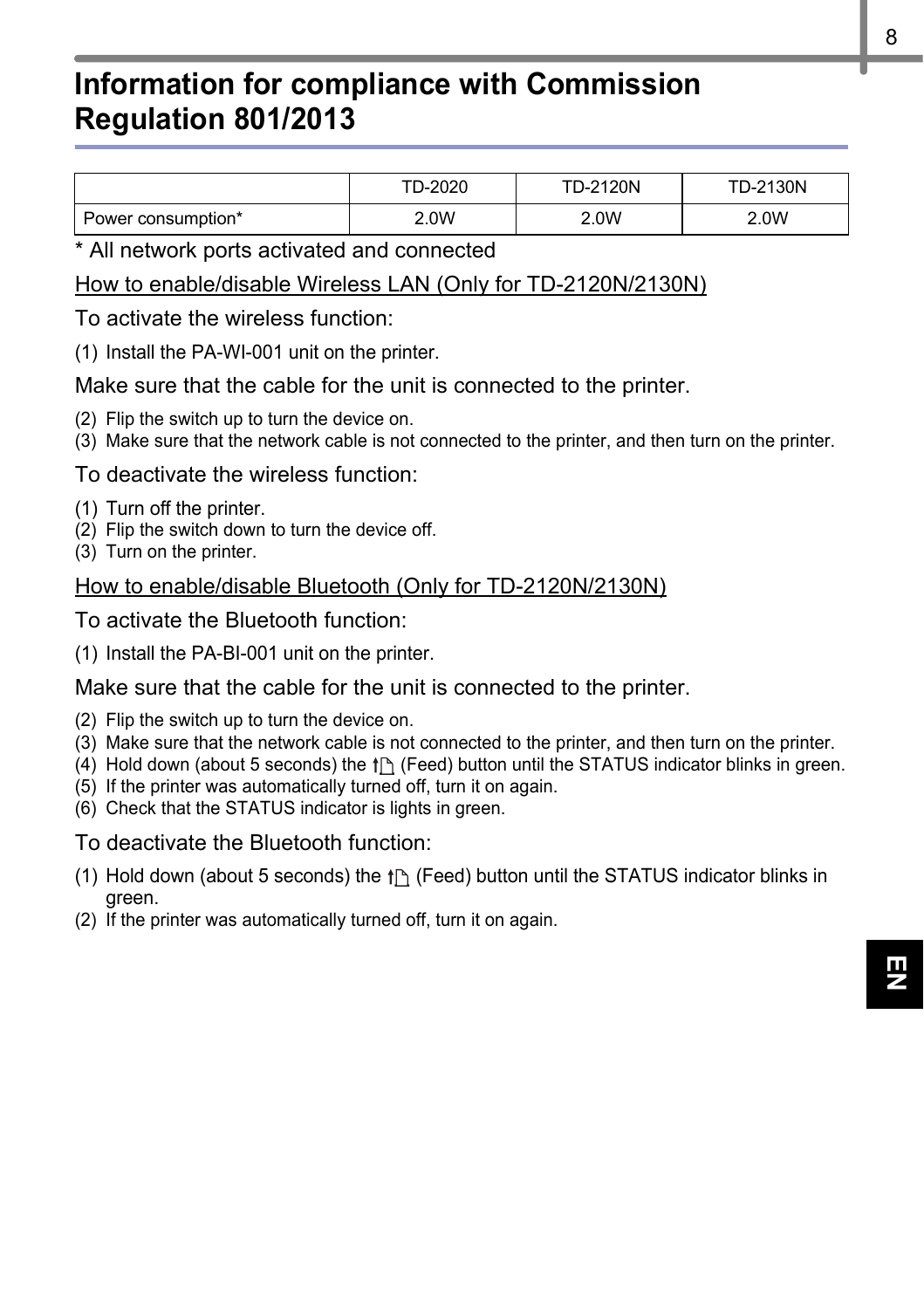# **Contact Information**

| Brother International (Aust) Pty Ltd.,   Phone: 02 8875 6000 | Product Support Centre for Australia   (8.30am to 5.00pm (AEST/AEDT) Monday to Friday) |
|--------------------------------------------------------------|----------------------------------------------------------------------------------------|
| Other countries or regions                                   | support brother com                                                                    |